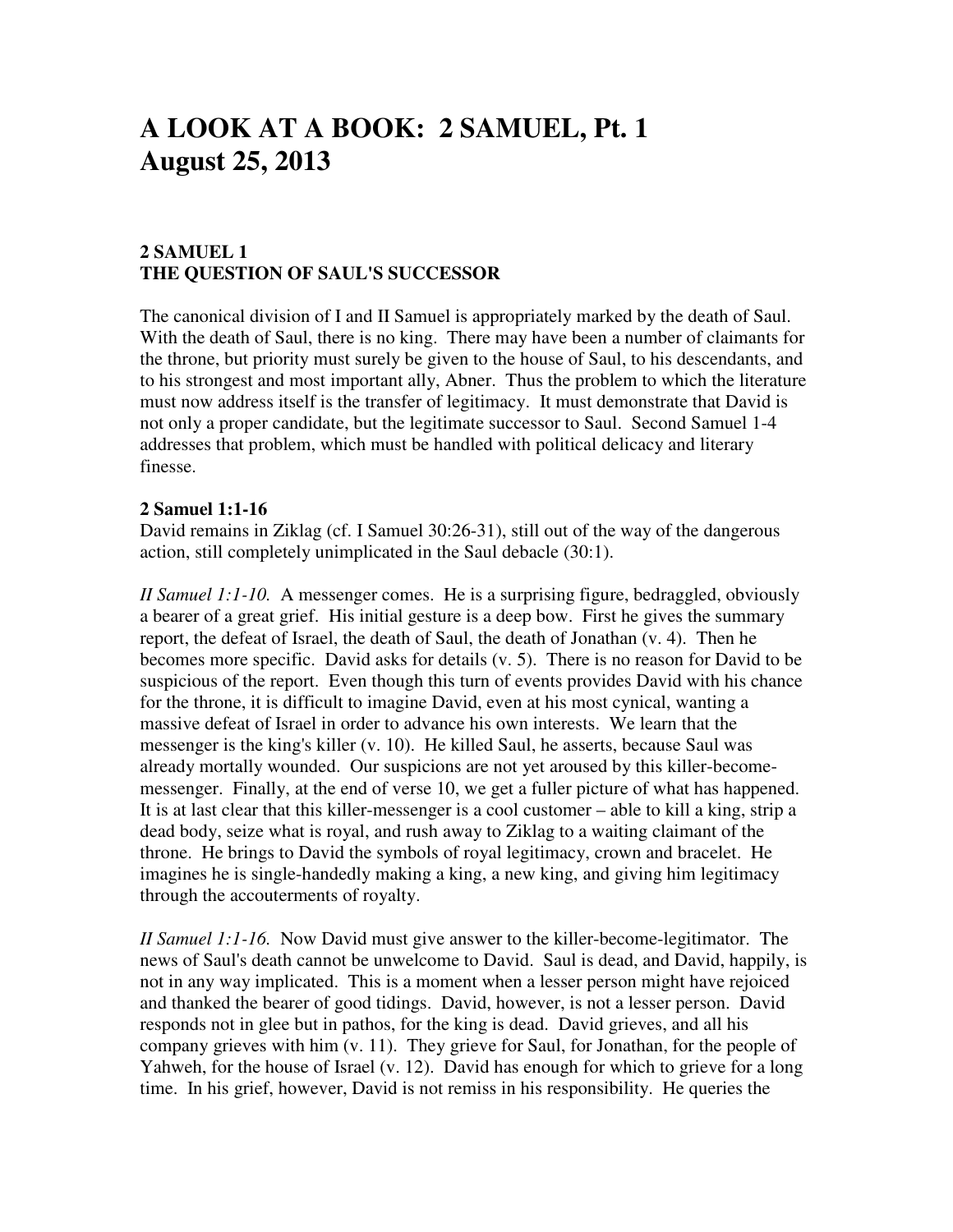messenger once more. The messenger is waiting for a reward, foolishly imagining he has delivered the crown to David, thinking wrongly that David would gladly receive the throne from his hand. The messenger is an outsider. He cannot know that the crown is given only by God, not by a murdering stranger. David is presented as the one in the narrative who correctly discerns what is happening, which the other completely misunderstands. David's response to the messenger is firm, authoritative, decisive, and loyal to Saul (vv. 14-16). He immediately rebukes the outrageous behavior of the Amalekite who has violated "the Lord's anointed."

Chapter 1 contains a version of Saul's death that contradicts the one in I Samuel 31. Many scholars regard this version as a fabrication and regard I Samuel 31 as an authentic historical account. That is, the Amalekite is lying in order to ingratiate himself with David. On this reading, the Amalekite is simply a scavenger who happened upon the royal insignia and confiscated them. David executes the man on the basis of his own testimony. The narrative is perhaps not concerned with who killed Saul. It is rather preoccupied with David's faithful, magisterial response to Saul's death. David grieves and acts for the sake of Saul's honor.

## **II Samuel 1:17-27**

David's lament over Saul and Jonathan is powerful, passionate poetry commonly regarded as being directly from David's hand. This poem marks a deep, precious and hurtful moment in the life of Israel. David does not know what will come next. For the length of the song, at least, all the dangerous ambiguity of David's future is bracketed out. There is a moratorium on power for the full honoring of grief. Such poetry serves to give the community time, space, and means whereby to treasure and to relinquish. This poem is a useful model for public grief among us. We have nearly lost our capacity for such grief. We are characteristically so busy with power, so bent on continuity, so mesmerized by our ideologies of control that we will not entertain a hiatus in our control of life to allow for grief. Such grief does for a moment require a relinquishment of control. David does not hesitate to enact such relinquishment.

*II Samuel 1:25b-27.* It is now Jonathan – brother, ally, advocate, the one whom David loved as he loved himself – who is evoked. The words cannot say all that needs to be said. Jonathan's life is a cause of amazement, his love has been deeper and more precious than that of a wife. The words "pleasant and lovely" are repeated from verse 23. David is uninhibited about this friendship in which personal solidarity is not simply political usefulness. This poetry is the speech of one who knows utter loss and who finds powerful words to match the loss. The refrain recurs at the end of the poem (v. 27). The words of the poem are simultaneously intimate and public. The contemptible daughters of Philistia, the bereft mountain of Gilboa, the well-off maidens of Israel are all summoned to grief. At the end, however, the poet is left alone. The defeat is final, and life is closed.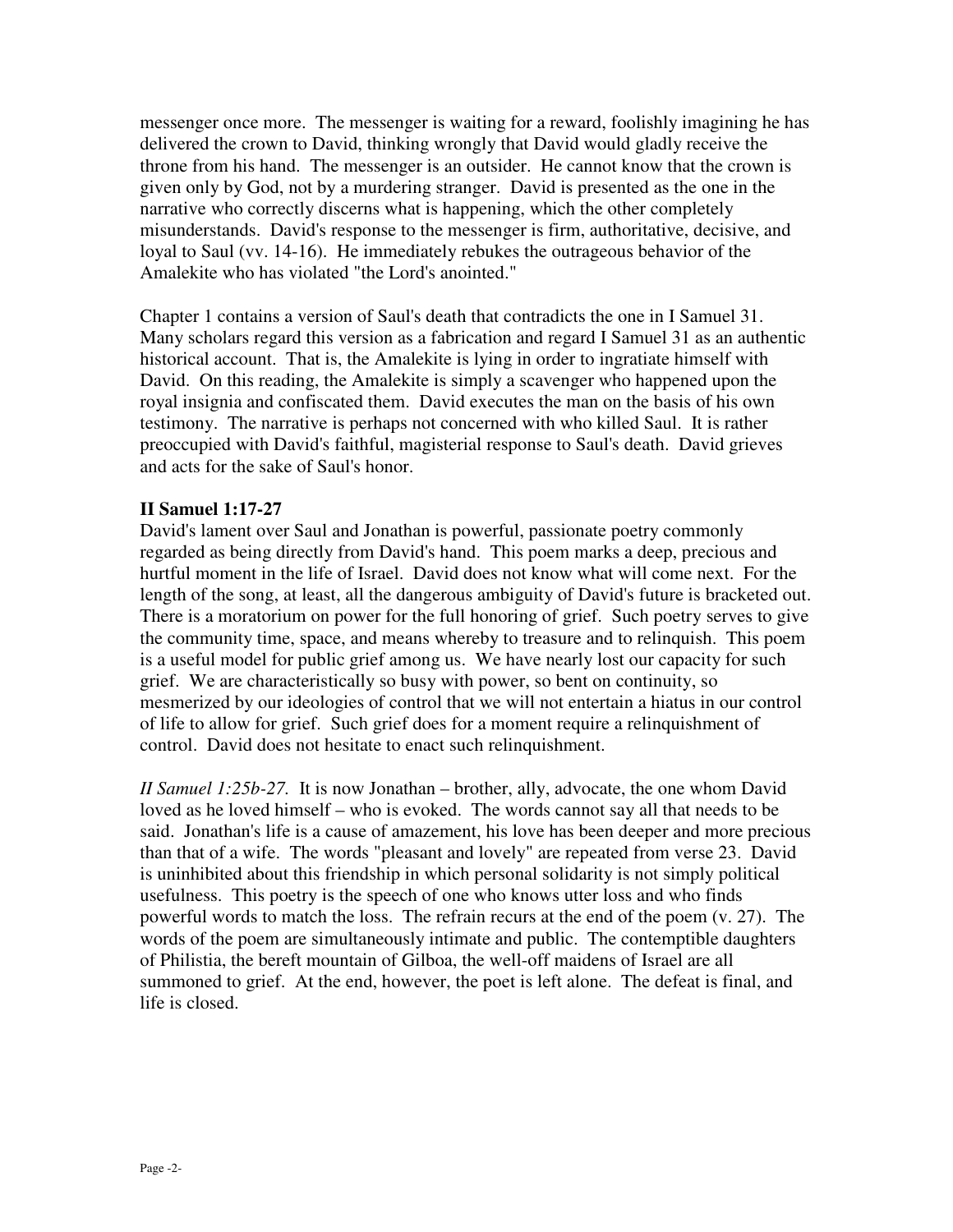## **2 SAMUEL 2-3 THE QUESTION OF SAUL'S SUCCESSOR, Cont.**

*2:1-4a.* After David has properly and genuinely grieved the end of Saul, the narrative turns abruptly to the future. David has been discreet and reticent while Saul lived, but no more. There is a vacancy on the throne and David makes his move. He is on the way to power...and to Jerusalem.

One is struck with the abruptness of verse 1. Immediately after the funeral, David is prepared to act. He is still in his private refuge of Ziklag (1:1), but now it is safe to go back to the territory of Israel. He must return if he is to be a factor in the new settlements of power that are sure to come. At the outset, David's charge to power is shaped as an act of obedience. His first step is not recruitment, strategy, or public relations. It is to inquire of Yahweh (v. 1). David makes no move without Yahweh's guidance. Yahweh is immediately and positively responsive: "Go up. Go up to Hebron." Hebron is a centrally located city in the south where David has carried on his calculating, ingratiating raids. Hebron is the center of Judah and David's first seat of power. Hebron is among the cities that shared in David's rich booty (I Samuel 30:31).

In obedience to Yahweh, David goes to Hebron. He goes with a considerable company. His procession is a show of power and determination. We are given no clue to the negotiations that went on with the powers of Judah. We are given only the conclusion: The men of Judah "anointed David king." David is anointed a second time (cf. I Samuel 16:13). This time it is a public, popular, political act; there is no hint of religious sanction.

*2:8-32*. The powerful legacy of Saul is at work in the north in the person of Abner, Saul's military leader. Abner is the acknowledged strong man and kingmaker of the north. The "men of Judah" make David king. It was a popular act. By contrast, it is Abner who "made Ishbosheth king" (v. 9).

David is winning, but he has not yet won. The narrative knows he will win, but he will win at terrible cost. The killing is not yet finished and the new throne is by no means secure. Over all these events linger the unanswered death of Asahel.

This chapter provides no resolution to the north-south Abner-Joab conflict but only gives us a glimpse of the high stakes and the risks yet to be run.

#### **2 Samuel 3:1-5**

David is on his way to power in Israel, as in Judah. The open-ended struggle for power does not preclude hints along the way about the outcome. David's eventual accession to power has already been acknowledged in I Samuel in the mouths of Jonathan (23:17), Saul (24:20), Abigail (25:28), and Saul again (26:25). In an understated but unambiguous way, verse 1 makes clear that God's providential intention for David may be delayed but cannot be defeated.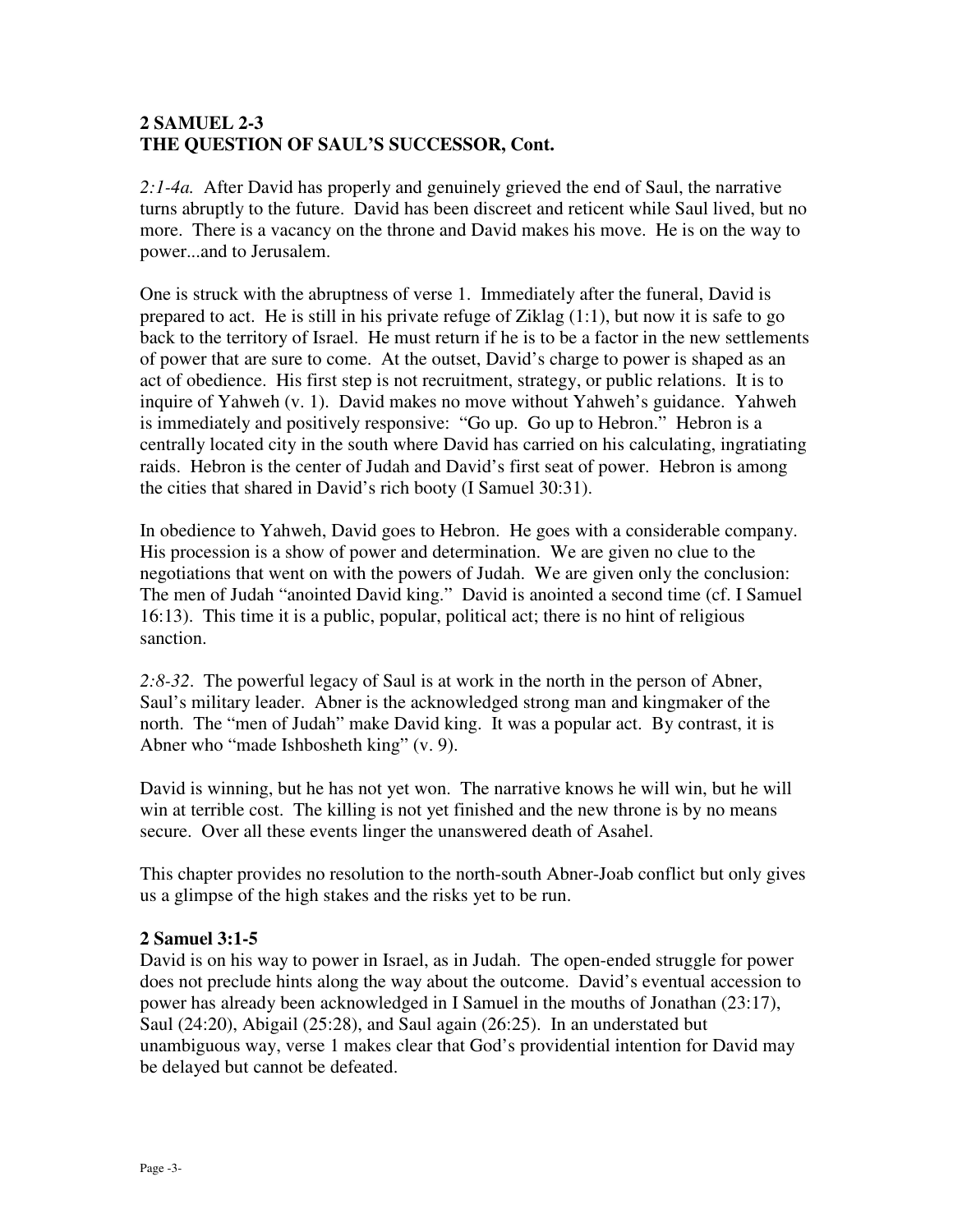#### **2 Samuel 3:6-21**

The overriding question for the narrator at this juncture is, How will David win the north, which is still loyal to Saul? We expect the principals in the conflict to be David and Ishbosheth, the legitimate but pitiful heir of Saul.

*3:12-16.* Abner is as good as his defiant word. He immediately enters into negotiations with David to explore terms of delivering the north to David. The action proceeds on the assumption that Ishbosheth is no factor at all. David appears ready to give Abner what he wants . . . with one condition. David wants Michal, daughter of Saul, whom he had won (I Samuel 18:20-28) and lost (I Samuel 24:44). Perhaps David sets the condition to test Abner's seriousness. For Abner to secure Michal requires boldness, not unlike his action with the concubine of Ishbosheth. Most likely David wants the return of Michal to grain legitimacy with the Saulide party. David has his way. Saul's daughter returns, and Ishbosheth is passively compliant.

*3:22-30.* Everything is settled between David, Abner, and Israel. A fourth actor, however, now enters the drama. It is Joab, son of Zeruiah (cf. 2:18). Joab is tough and hard, utterly loyal to David. Joab, however, is also jealous of his own role as chief of David's military men. Joab is back from a raid for spoil, apparently continuing David's earlier practice. Joab, however, does not want peace. He does not want Abner to be at peace. He wants his own triumph and the elimination of Abner as his rival. Joab wants the leader of the north destroyed, not welcomed as a partner. Joab is sure Abner has set David up to betray him (v. 25). Joab's protest is credible, if viewed through hawkish eyes. He fears Abner has gained too much and David has conceded too much.

## **2 SAMUEL 4-6 THE QUESTION OF SAUL'S SUCCESSOR AND DAVID ESTABLISHED AS SUCCESSOR**

#### **2 Samuel 4:1-12**

As we have observed in the opening stories of II Samuel, in order for David to secure power in the north, some carefully placed killings must occur – Saul and Jonathan, Abner, and now, in this chapter, Ishbosheth. It is hard to imagine how David could have prevailed in the north without these deaths. The deaths of Saul, Abner, and Ishbosheth require the counter deaths of the Amalekite, Asahel, and the sons of Rimmon. Their deaths are necessary to the narrative management of bloodguilt and to the establishment of David's innocence. Though there are killings, and indeed must be killings in the early days of David's reign, David is innocent. David caused none of these deaths. David does not appreciate them or celebrate them.

*4:5-12.* The royal son of Saul is at rest. The guard is asleep. When the captors get into the bedroom of this facade of royal power, they do their violence with lust and abandonment. The narrative uses three verbs to characterize their action (v. 7). They strike, they kill, they decapitate (cf. I Samuel 17:46). Ishbosheth, pitiful creature bereft of Abner, is three times dead. His head is a trophy. The sons of Rimmon come to Hebron. They enter David's presence, proud, defiant, expecting commendation. They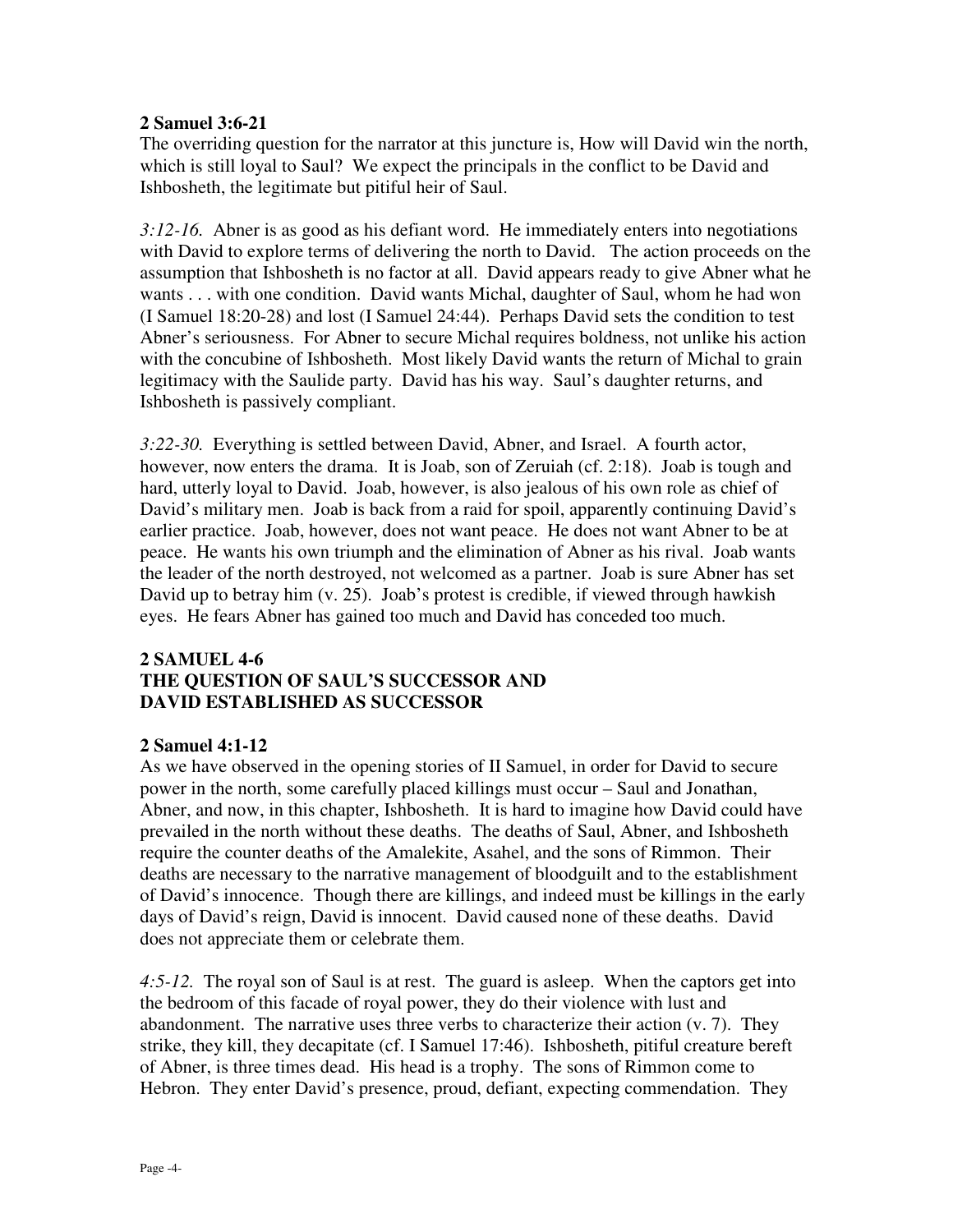give their bloody act a theological reading: "It is Yahweh who has avenged!" (v. 8). Because of their misreading, these two raiders have to die. Again, it takes three verbs to report their death: killed, cut off, hanged. They are exhibited for all to see. Their hanging bodies show how death begets death and how loyal is David as the sworn friend of Saul, Jonathan, Mephibosheth, and even Ishbosheth.

David knows, beyond a hint of public doubt, that it is Yahweh, only Yahweh, who redeems his life (v. 9). That strange, welcome redemption, however, takes place in and through the ambitious, miscalculating, bloody deeds of less discerning, less cunning people.

# **2 Samuel 5:11-6:23 The Reign of David**

Israel has been waiting for the kingdom since I Samuel 8. David's kingdom represented for Israel a reliable economic order, a secure military position, and a political legitimacy among the nations.

# **2 Samuel 6 David Remembers the Ark**

How odd that David (and the narrator) should now suddenly remember the ark. The ark has been shelved for a long time, following its return from the Philistines (I Samuel 6:19- 7:1). Indeed, Israel has not even thought of the ark since it was deposited in the house of Abinadab (I Samuel 7:1-2). After twenty years of dormancy, the ark is now recalled as a vehicle for royal legitimation. In a remarkably imaginative move, David appeals to Israel's most precious ancient symbol, the ark.

*6:1-5.* The removal of the ark to Jerusalem happens in two stages, interrupted by a grave crisis.

*6:6-11*. The coming of the ark signified two things for the king. Looking back, it meant a reengagement with the taproot of Israel's religious vitality. David here gets back in touch with the most elemental dimensions of Israel's traditional faith; it is no wonder that the movement of the ark evoked such a stupendous celebration. Looking forward, the reclaiming of the ark is an opportunity for a powerful propagandistic effort to assert the new regime as the rightful successor to the old tribal arrangement.

*6:20-23.* The exchange between Michal and David is carefully crafted. She speaks sarcastically about "the king" (v. 20). Perhaps she suggests that because she is the daughter of a king, she knows how a king should act, in contrast to David, who acts unworthily. Michal speaks with authority, with an assumed voice of strength. Her speech concerns "honor" (glory), "the maids," and "uncovering shamelessly." David refutes her judgment by saying he may be contemptible in her eyes, but in the eyes of the maidens (and therefore of political opinion) he is more honored.